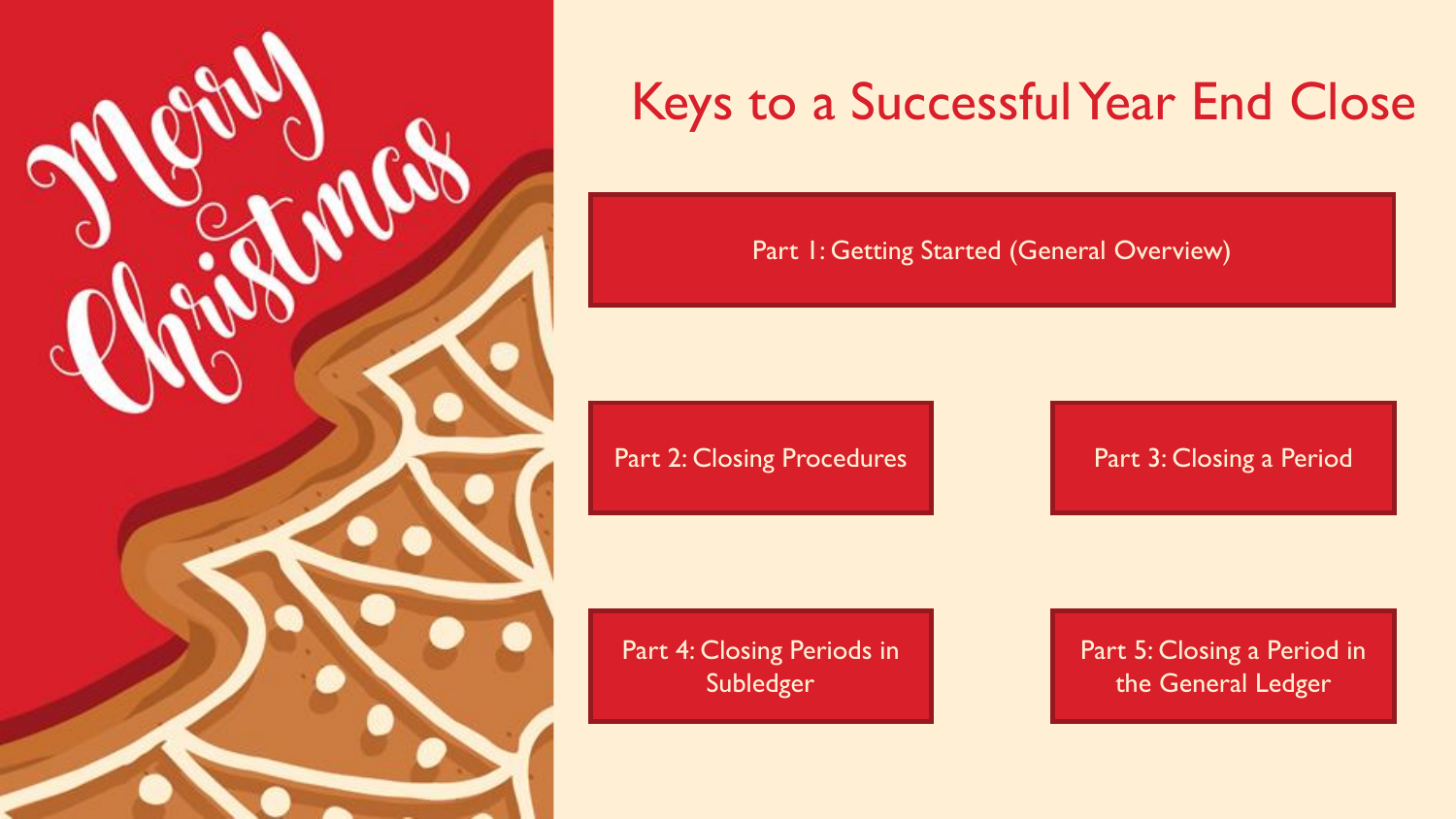# <span id="page-1-0"></span>Getting Started: Basic Steps

In Acumatica ERP, a financial year is closed automatically when you close the last period of this financial year. Thus, you should close the last period of a particular financial year only when the company is ready to close the financial year.

#### **Year-End Closing Procedure Overview**

- 1. Generate periods for the new year and activating at least one of these periods, as described in [this help article](https://help-2018r1.acumatica.com/Wiki/ShowWiki.aspx?wiki=helproot_user&art=%5cgl__con_financial_period_activation&from=6ed2fd9e-07b0-4466-b693-fe4b6129bc9c).
- 2. Complete the tasks on your company's "year-end" checklist.
- 3. Close the period in your subledgers.
- 4. Close the last period in the General Ledger module.

For more details, keep reading this guide. And, to mark off each step as you complete it, [download this checklist.](https://www.inteltech.com/wp-content/uploads/2019/12/Acumatica-Yearchk.docx)

During closing of the financial year, the balance of YTD Net Income account updates the Retained Earnings account, which accumulates the net income over years. After that, the balance of the YTD Net Income account is reset to zero for a new financial year. The balances of the balance sheet accounts are transferred into the new financial year, while balances of other accounts are reset to zero.

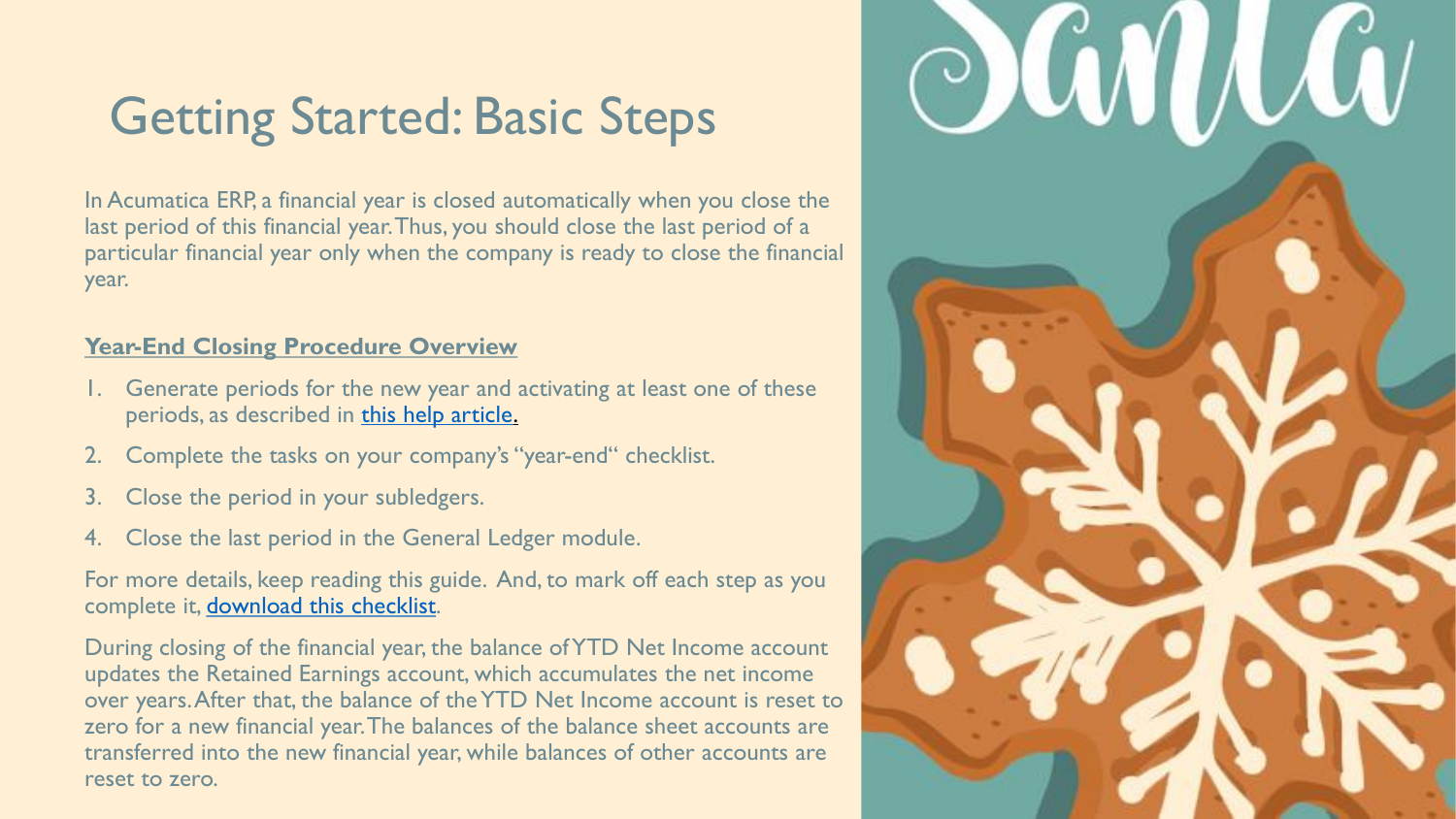# Closing Procedures

<span id="page-2-0"></span>Follow your company's internal procedures to determine the prerequisites to closing a financial period. The following tasks might be required to be completed before performing a period close:

- 1. Generating recurring documents and releasing them
- 2. Performing allocations
- 3. Performing revaluation of currency accounts
- Release and depreciation of Fixed Assets
- Tax adjustments
- 6. Inventory adjustments
- 7. Generating and reviewing the trial balance

**To close a period in the General Ledger, you must first close the period in the subledger modules that are being used. These include the following:** 

- Accounts Receivable
- Accounts Payable **(***at year-end you must print out the 1099-MISC Form report and close the year for 1099 payments***)**
- **Cash Management**
- **Fixed Assets**
- Taxes
- **Inventory**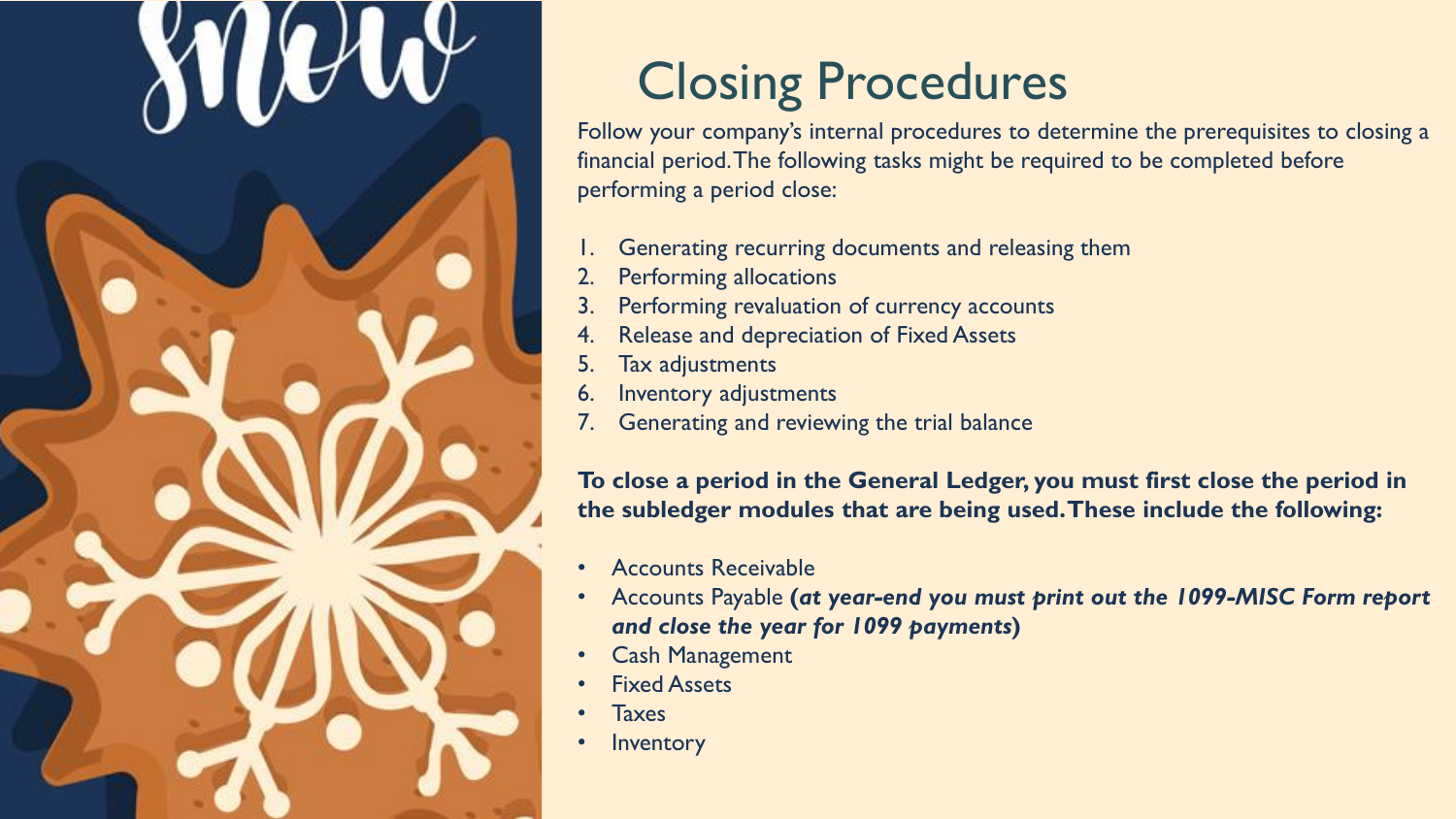# <span id="page-3-0"></span>Closing a Period

After all transactions have been posted to a financial period and all figures have been verified, you can close the financial period in the system to prevent users from posting new transactions to the period. Financial periods can be closed, starting from the first one of the first financial year. (You cannot close a financial period if the previous one hasn't been closed yet). You can close multiple periods at once (for instance, all periods of a year).

#### **The process of closing a period consists of the following steps:**

- *1. Optional:* Closing the period in the subledgers. (You can also close the period in subledgers along with the general ledger after performing period-end activities). [See the next page.](#page-4-0)
- 2. Generating and posting any recurring transactions.
- 3. Performing period-end adjustments—that is, posting adjustment transactions (some of which should be reversed at the beginning of the next period).
- 4. Revaluing general ledger accounts so that the balances of the accounts in foreign currencies are revalued using the end-period exchange rate.
- 5. Reviewing the trial balance and the list of transactions.
- 6. Reclassifying transactions if there are errors.
- 7. Running allocations if distribution of amounts between branches, accounts, and subaccounts is needed.
- 8. Closing the period in the general ledger.

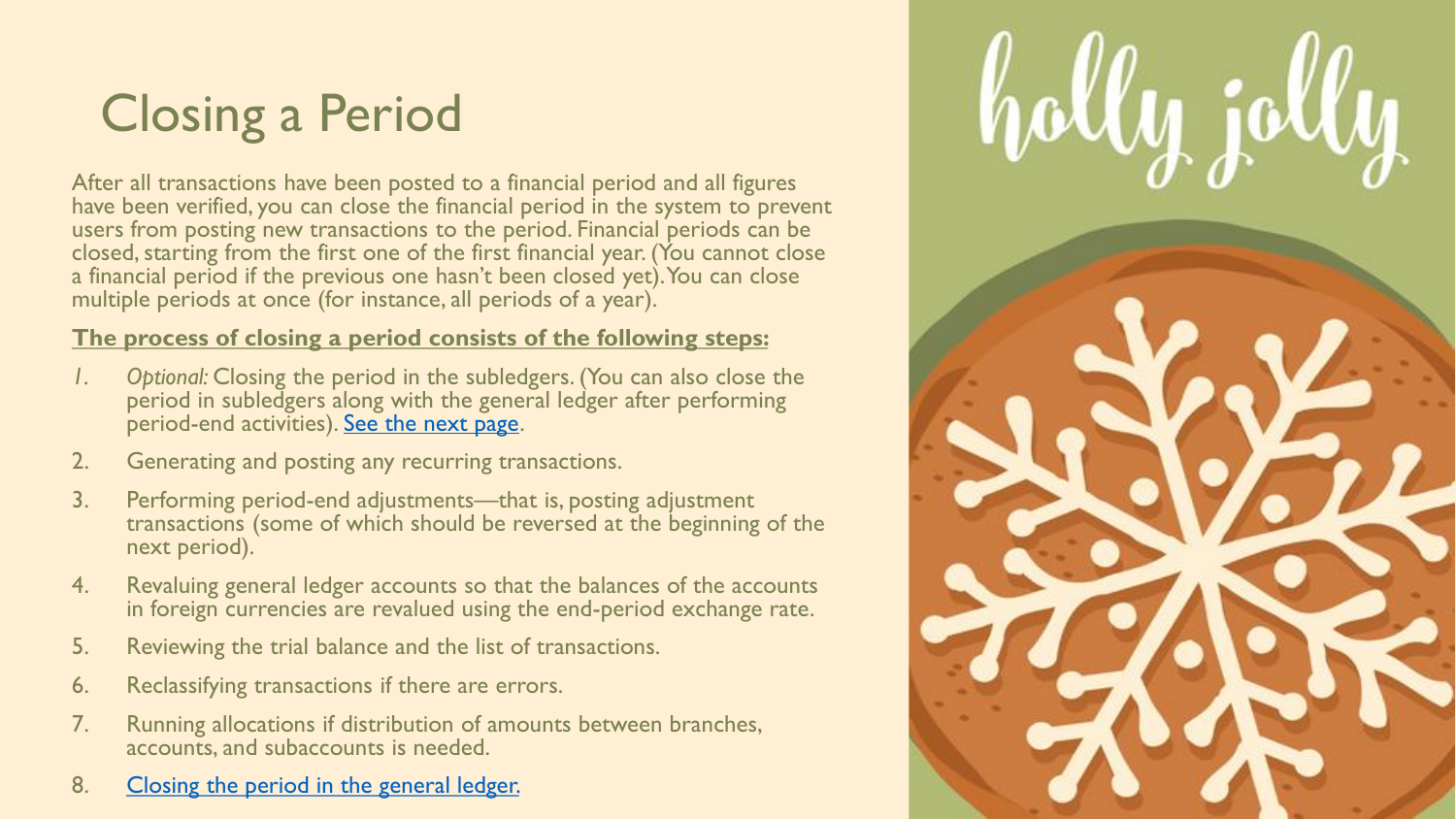<span id="page-4-0"></span>

# Closing a Period in Subledgers

Although you can close periods in subledgers and in the general ledger at the same time, you may decide to close periods in subledgers (Accounts Payable, Accounts Receivable, Cash Management, Inventory, and Fixed Assets) separately in your system.

On the Manage Financial Periods (GL503000) form, you can find information about the status of periods.

Before you close a period in these subledgers, you should make sure that there are no unreleased documents that are to be posted to this period. (For the fixed assets subledger, the system also checks whether all assets have been depreciated in the period.) To close periods, you use the following forms:

- In the accounts payable subledger, the Close Financial Periods (AP506000) form
- In the accounts receivable subledger, the Close Financial Periods (AR509000) form
- In the cash management subledger, the Close Financial Periods (CA506000) form
- In the inventory subledger, the Close Financial Periods (IN509000) form
- In the fixed assets subledger, the Close Financial Periods (FA509000) form

When you close a given financial period in a subledger on any of these forms, all preceding open periods will be closed in the subledger as well.

To learn more about closing these specific subledgers, [continue to the next page](#page-5-0).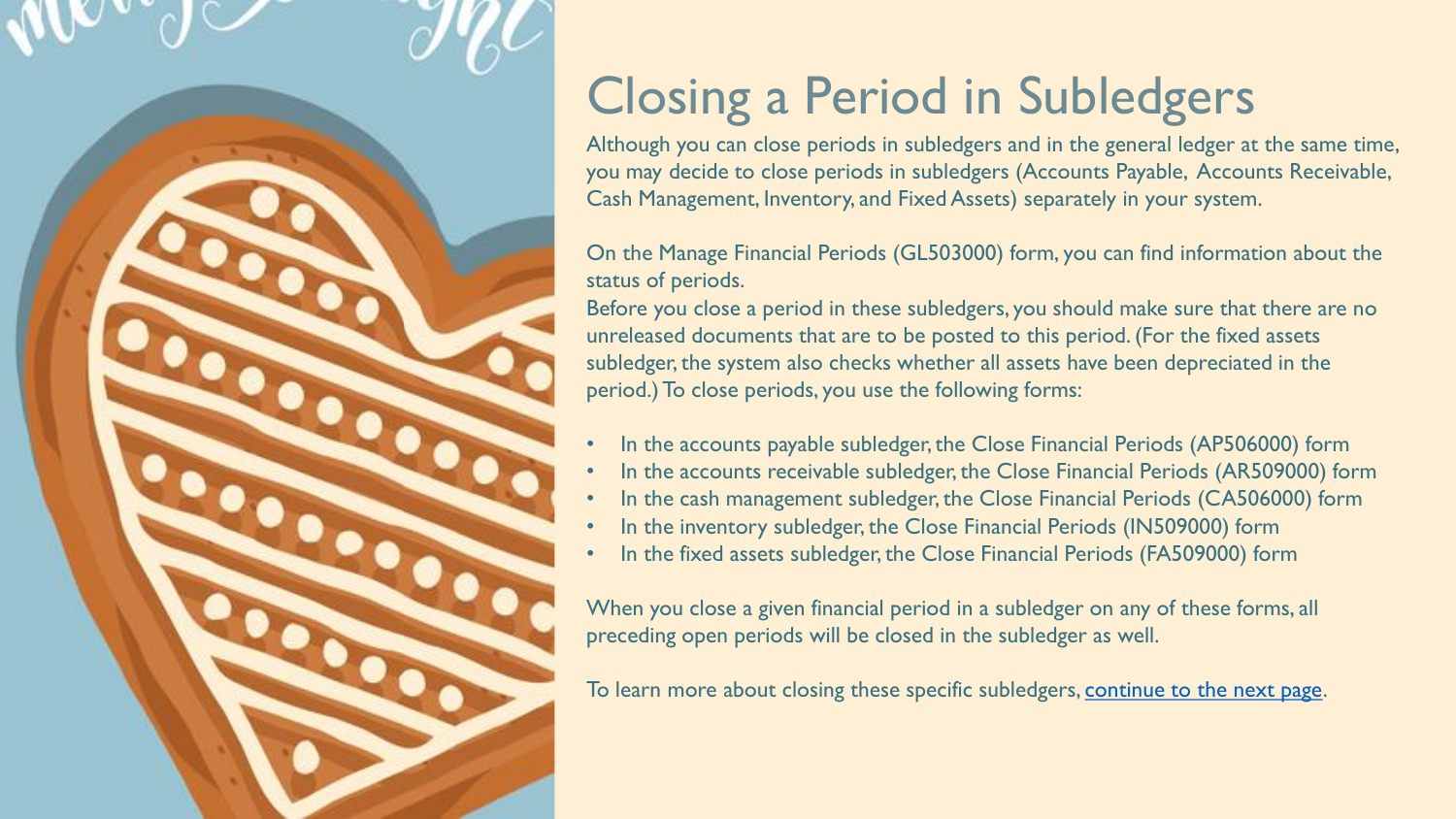<span id="page-5-0"></span>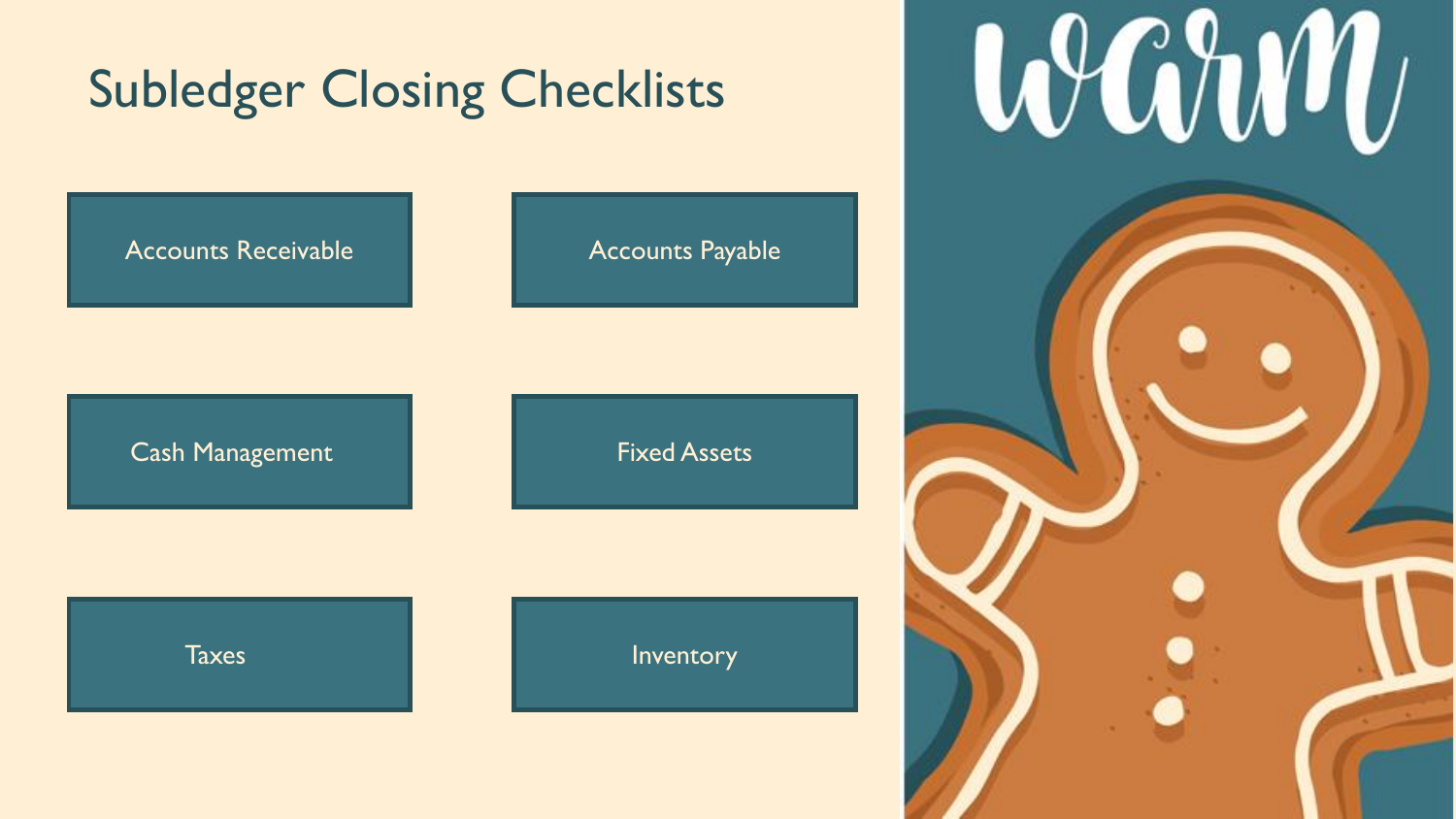<span id="page-6-0"></span>

### Subledger Closing Checklist: Accounts Receivable

- 1. Generate the recurring transactions, if any.
- 2. Print out and review the AR Edit report (AR611000; Finance > Accounts Receivable > Reports > Audit). Release the documents that should be processed in the financial period you are going to close.
- 3. Apply the open payments, prepayments, and credit memos to the appropriate outstanding AR documents.
- 4. Write off small balances and credits, if necessary.
- 5. Generate overdue charges, if necessary.
- 6. Reconcile the customer balances with the balance of GL accounts by using the AR Balance by GL Account report (AR632000; Finance > Accounts Receivable > Reports > Balance).
- 7. Prepare the customer statements.
- 8. Prepare the dunning letters, if required.
- 9. Revalue the customer accounts that are maintained in a foreign currency, if any.
- 10. Print out and file the AR Aged Past Due report (AR631000; Finance > Accounts Receivable > Reports > Balance) and other AR reports that are required by your company's policy.
- 11. Close the financial period in the Accounts Receivable module.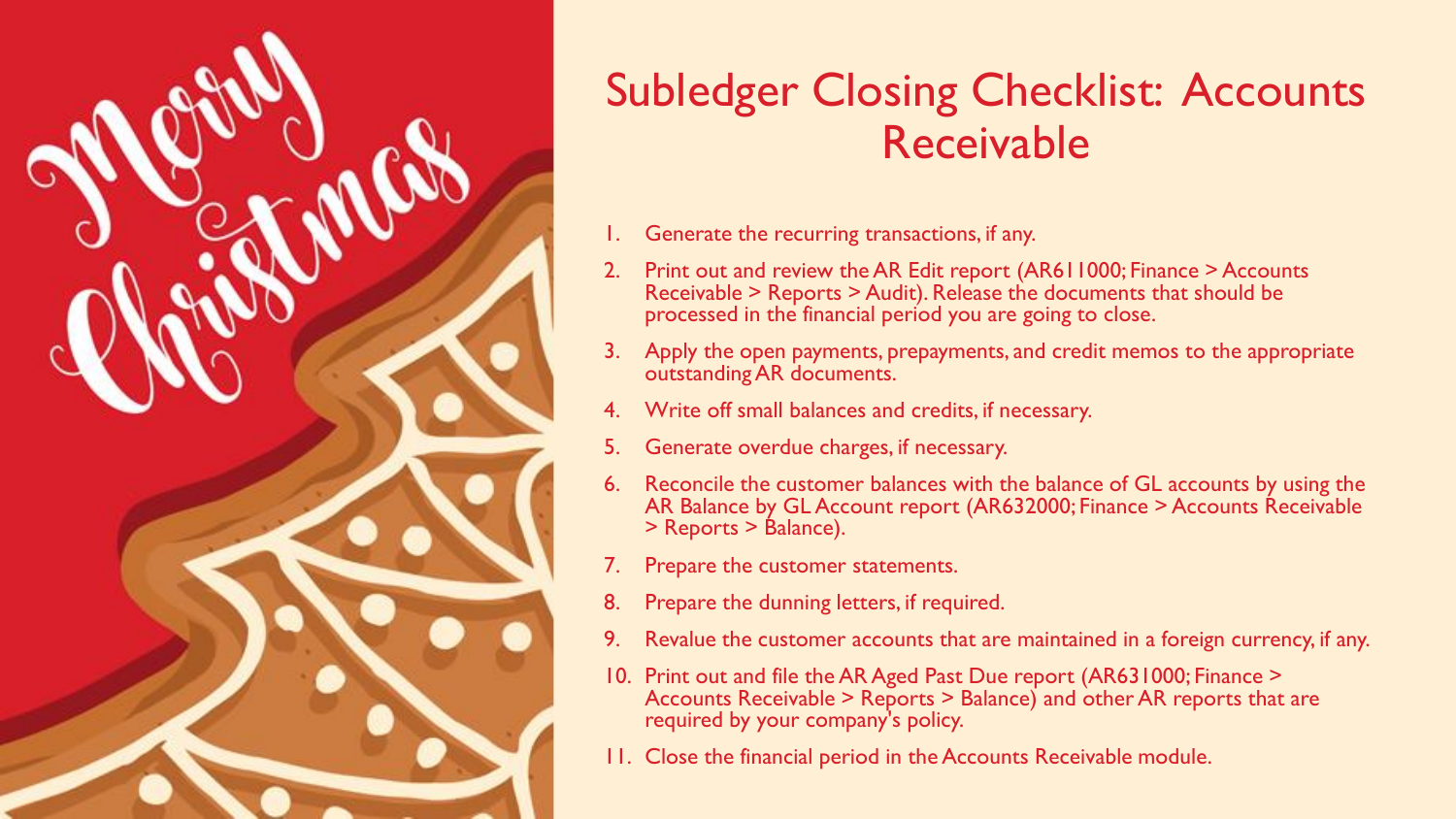### <span id="page-7-0"></span>Subledger Closing Checklist: Accounts Payable

- 1. Generate the recurring transactions, if any.
- 2. Print out and review the AP Edit (AP610700; Finance > Accounts Payable > Reports > Audit) report. Release the documents that should be processed in the financial period you are going to close.
- 3. Apply the open prepayments and debit adjustments to the appropriate outstanding AP documents.
- 4. Reconcile the vendor balances with the balances of GL accounts by using the AP Balance by GL Account report (AP632000; Finance > Accounts Payable > Reports > Balance).
- 5. Revalue the vendor accounts that are maintained in a foreign currency, if any.
- 6. Print out and file the AP Aged Past Due report (AP631000; Finance > Accounts Payable > Reports > Balance) and other AP reports that are required by your company's policy.
- **7. At the end of the calendar year, print out the 1099-MISC Form report (AP653000; Finance > Accounts Payable > Reports > Forms) and close the year for 1099 payments.**
- 8. Close the financial period in the Accounts Payable module.

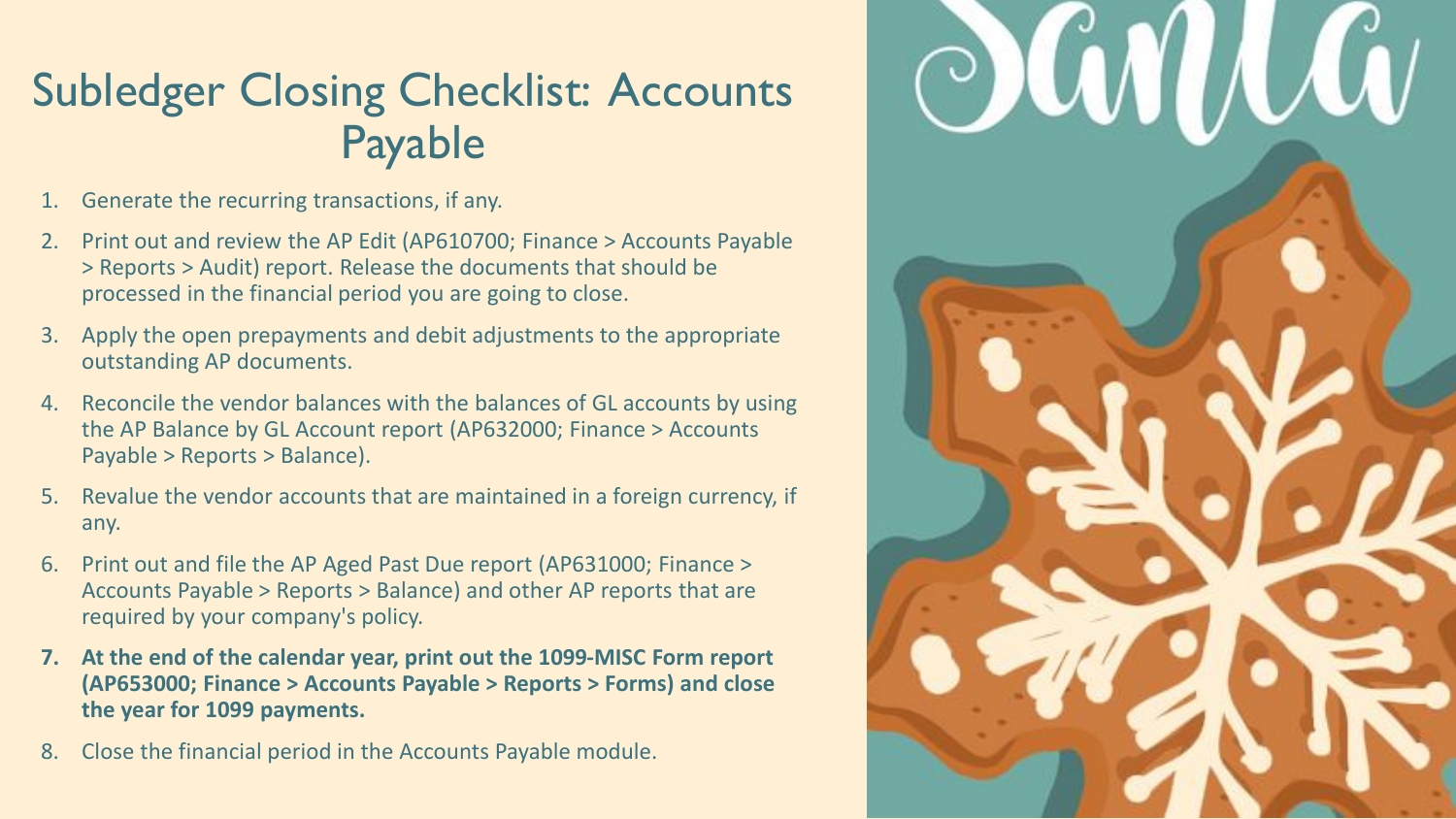<span id="page-8-0"></span>

# Subledger Closing Checklist: Cash Management

- 1. Print out and review the CA Edit report (CA612000; Finance > Cash Management > Reports > Audit). Release the transactions that should be processed in the financial period you are going to close.
- Import the bank statements for cash accounts, if necessary.
- 3. Reconcile the cash accounts with the bank statements, if required.
- 4. Reconcile the cash account balances with the balances of GL accounts by using the Cash Account Transactions form (CA303000; Finance > Cash Management > Work Area > Explore).
- 5. Close the financial period in the Cash Management module.

*Note: Deferred Revenue (Perform the deferred revenue and expense recognition, if necessary).*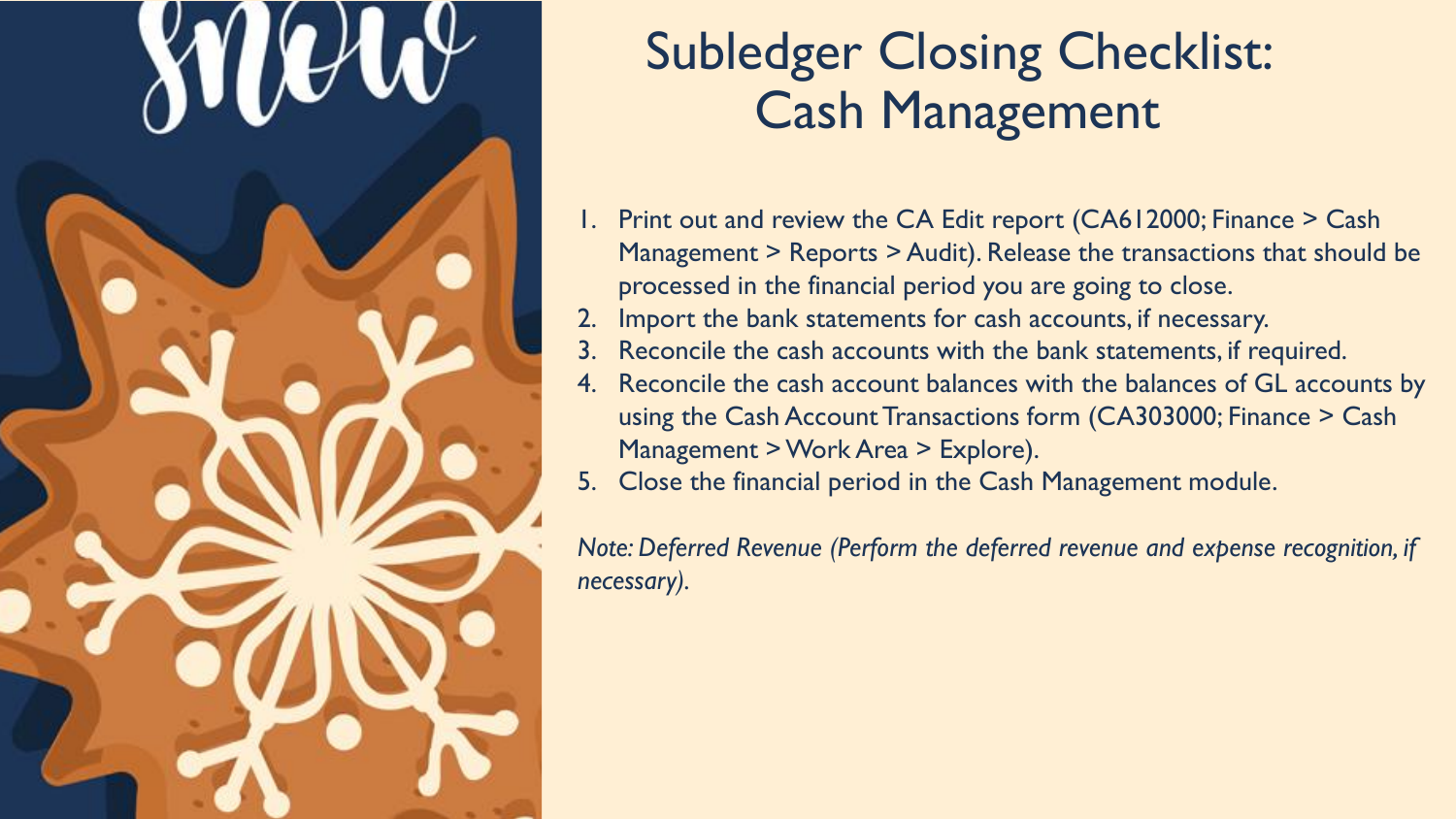# <span id="page-9-0"></span>Subledger Closing Checklist: Fixed Assets

- 1. Print out and review the Open FA Documents report (FA651000; Finance > Fixed Assets > Reports > Audit). Release the transactions that should be processed in the financial period you are going to close.
- 2. Depreciate the fixed assets for the period.
- 3. Reconcile the fixed assets with the balances of GL accounts by using the FA Balance report (FA630000; Finance > Fixed Assets > Reports > Balances).
- 4. Close the financial period in the Fixed Assets module.

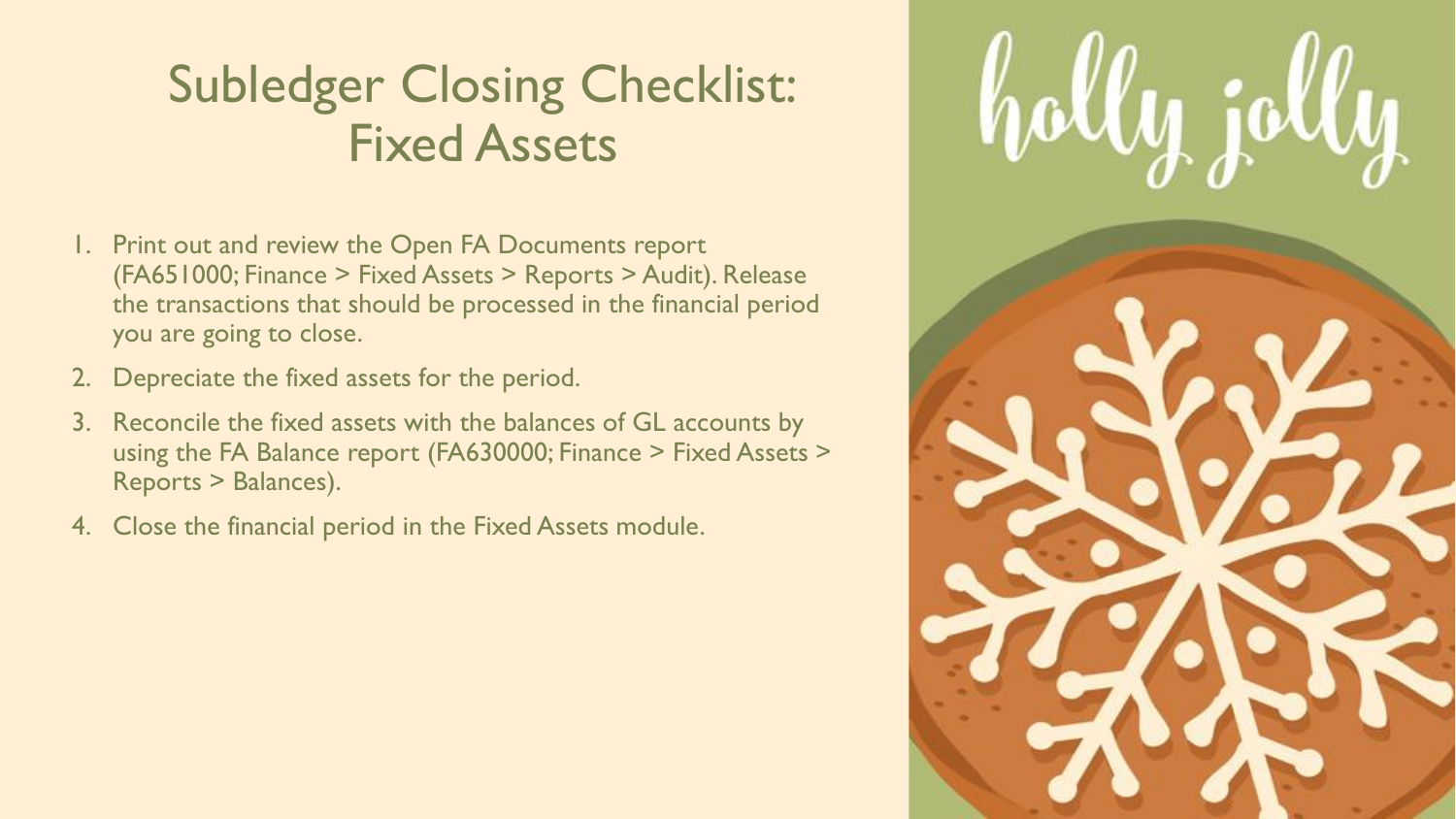<span id="page-10-0"></span>

# Subledger Closing Checklist: **Taxes**

#### At the end of a tax period:

- 1. Prepare the tax report.
- 2. Print out and review the Tax Details report (TX620500; Finance > Taxes > Reports > Balances) and the Tax Summary report (TX621000; Finance > Taxes > Reports > Balances). Make the tax adjustments, if necessary.
- 3. Reconcile the balances according to the Tax Details by GL Account by Date report (TX622500; Finance > Taxes > Reports > Balances) with the balances of GL accounts.
- 4. Close the tax period.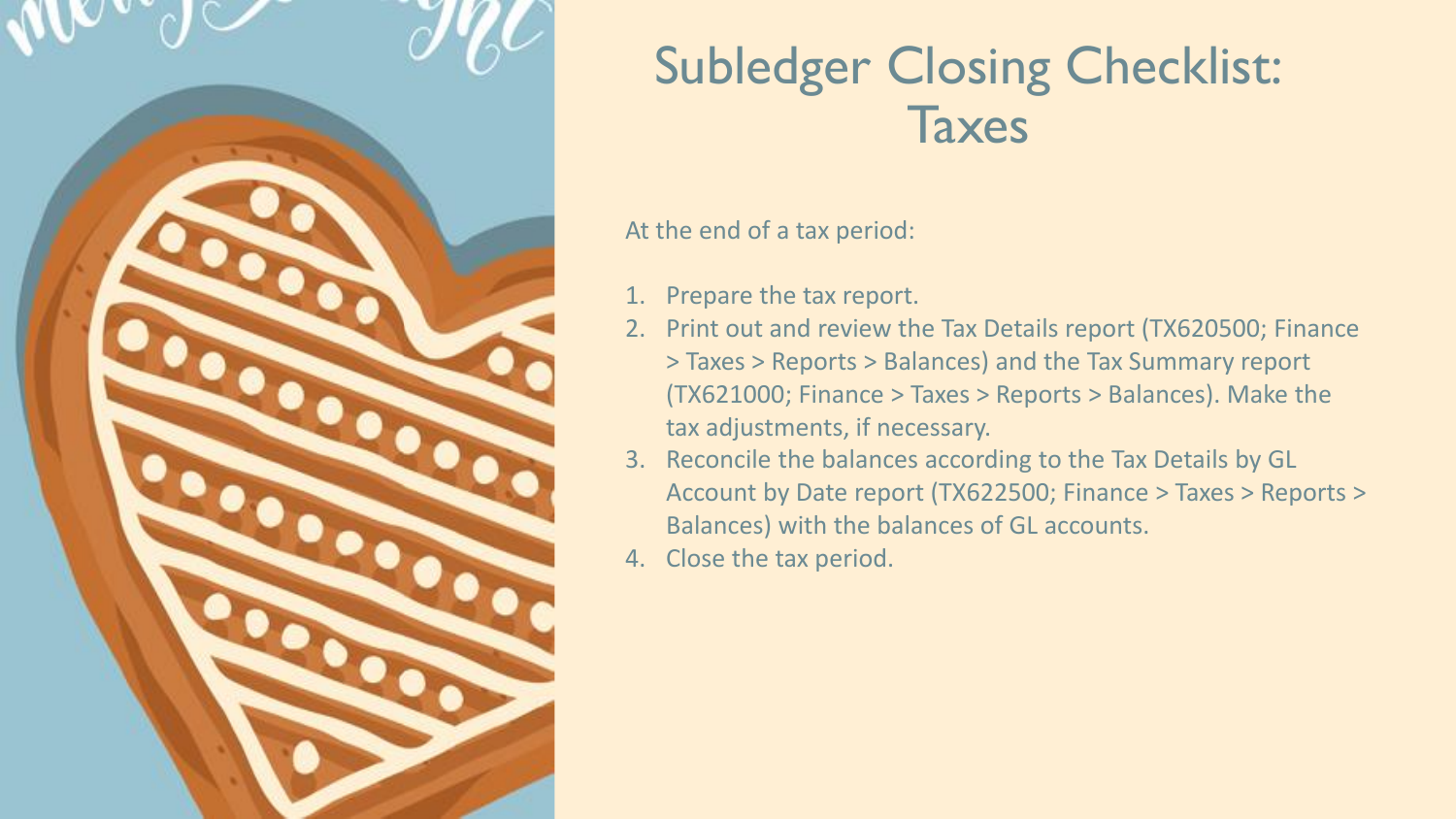### <span id="page-11-0"></span>Subledger Closing Checklist: **Inventory**

- 1. Print out and review the Inventory Edit Summary report (IN610500; Distribution > Inventory > Reports > Audit). Release the transactions that should be processed in the financial period you are going to close.
- 2. Reconcile the inventory with the balances of GL accounts by using the Inventory Valuation report (IN615500; Distribution > Inventory > Reports > Balances).
- 3. Close the financial period in the Inventory module.

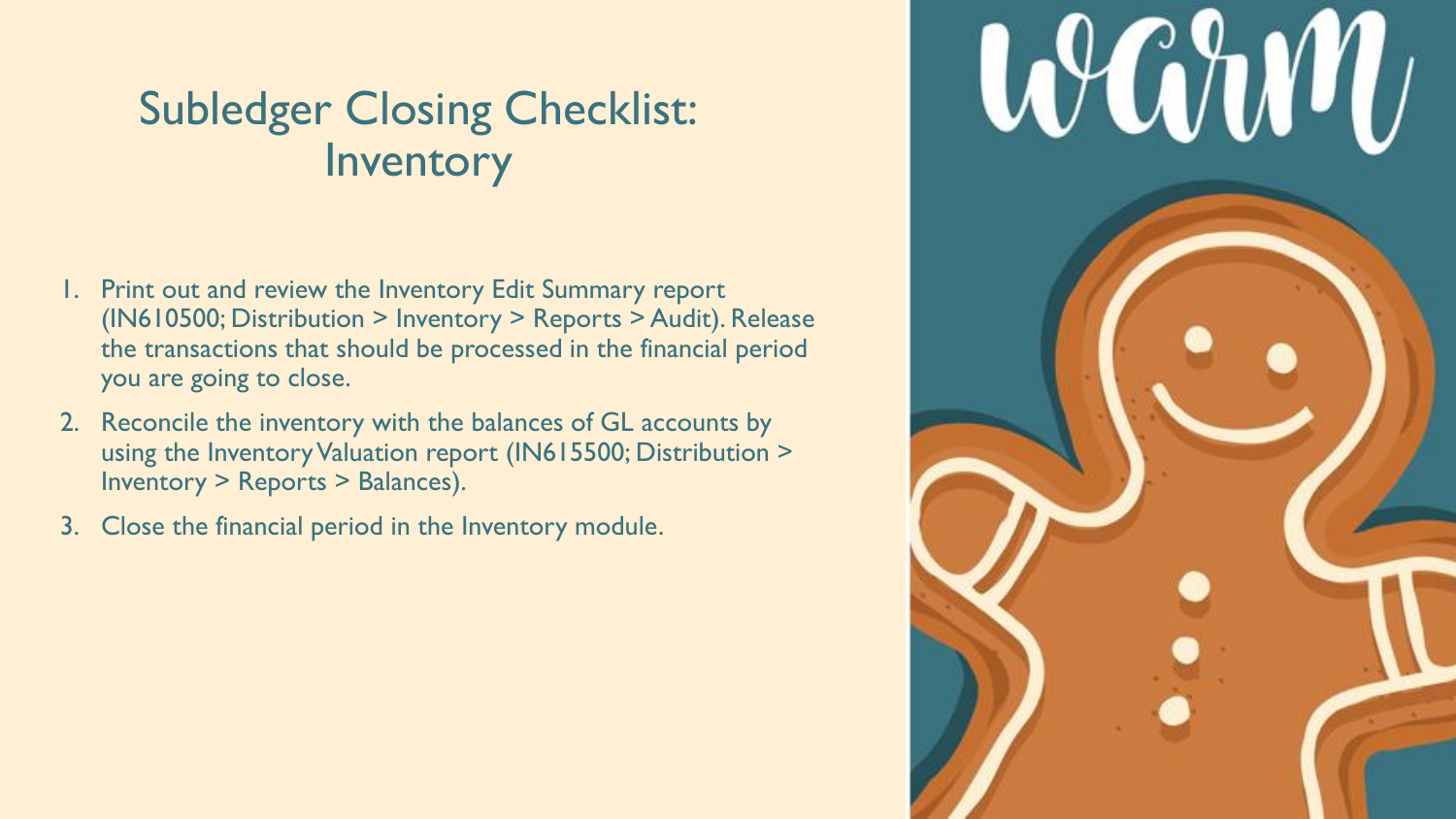<span id="page-12-0"></span>

## Closing a Period in the General Ledger

A period is assigned the Closed status only after it has been closed in the general ledger on the Manage Financial Periods (GL503000) form.

Before you close periods, check whether there are unposted documents for the periods that you want to close. To do that, on the Manage Financial Periods form, you select the periods you want to close and click Unposted Documents on the form toolbar. In the Unposted Documents report, which opens, you can review the list of documents that have not been posted to the selected periods.

Closing a period in the general ledger initiates the generation of autoreversing batches if the Generate Auto-Reversing Entries on Period Closing check box is selected on the General Ledger Preferences (GL102000) form and these batches have been prepared on the Journal Transactions (GL301000) form. If auto-reversing entries should be generated when the applicable period is closed, you should not close the last financial period that was opened; you should always open at least one financial period before you close the last period.

For more information, see the checklist on the next page.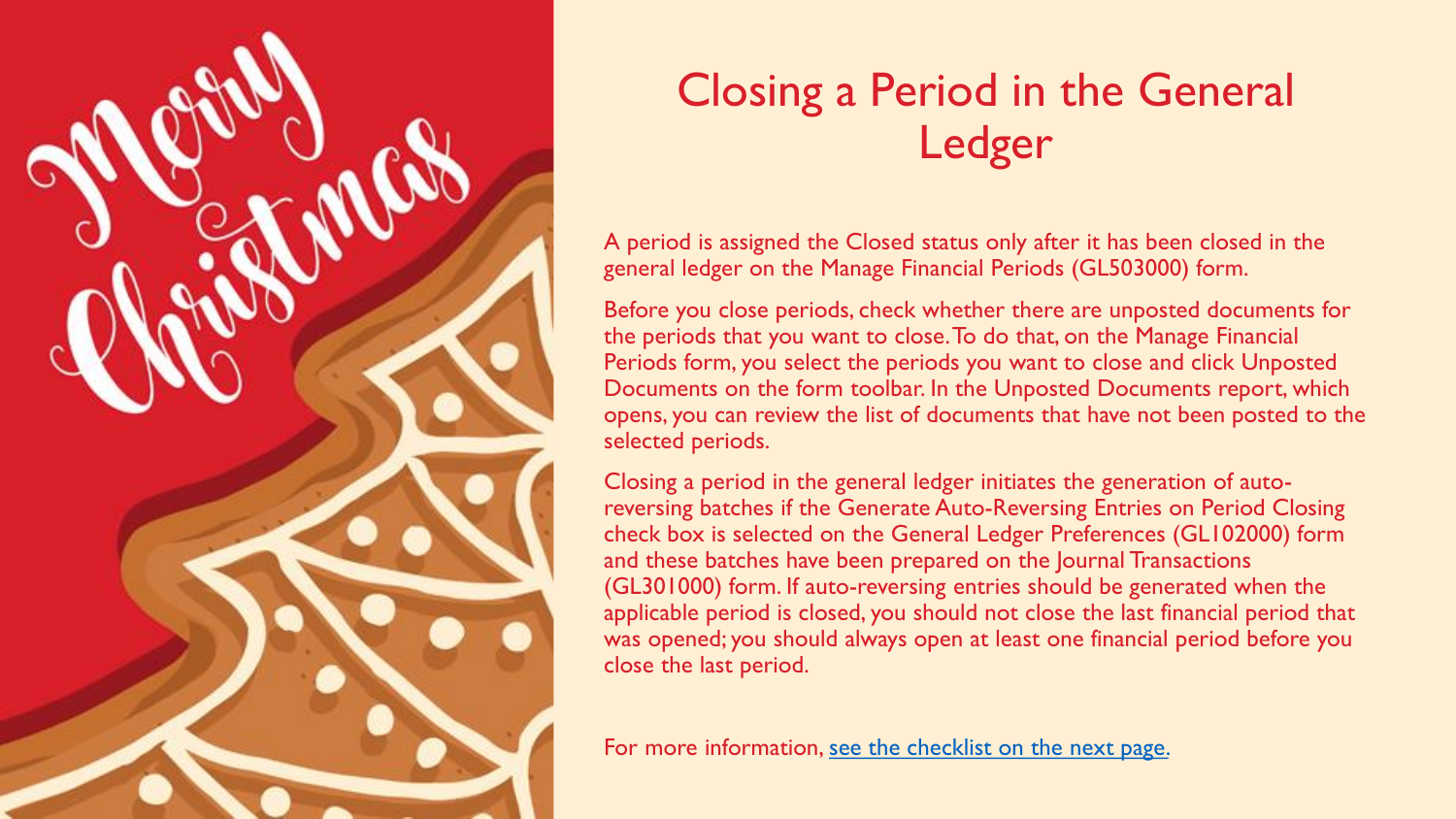# <span id="page-13-0"></span>Closing Checklist: General Ledger

- 1. Generate the recurring transactions, if any.
- 2. Calculate and post the accruals for the unrecorded expenses and revenue, if necessary.
- 3. Print out and review the GL Edit Summary report (GL611500; Finance > General Ledger > Reports > Audit). Release the transactions that should be processed in the financial period you are going to close.
- 4. Review the Post Transactions form (GL502000; Finance > General Ledger > Processes > Daily) and post all batches that should be posted to the financial period that you are going to close, if any.
- 5. Revalue the GL accounts denominated to foreign currencies.
- 6. Process the allocations, if necessary.
- 7. Translate the account balances into the reporting currency, if necessary.
- 8. Consolidate the subsidiary data into the parent company, if necessary.
- 9. Print out and file the Balance Sheet report (GL634000), Profit & Loss report (GL635000), and other GL reports that are required by your company's policy.
- 10. Close the financial period in the General Ledger module.
- 11. Make the financial period inactive, if necessary.